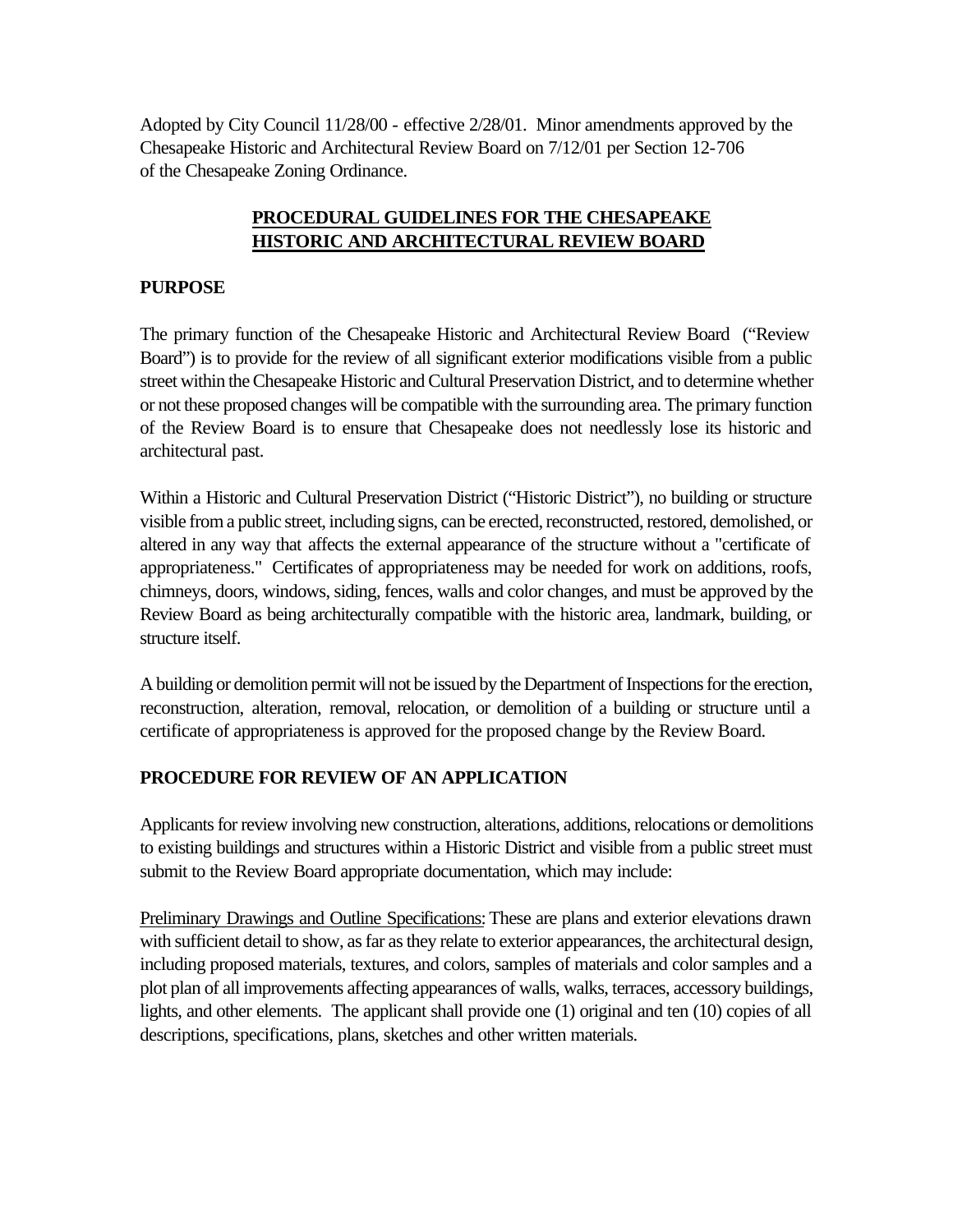Photographs: There should be clear photographs of all sides of a structure to be reviewed for repair, alteration, additions, relocation or demolition by the Review Board. In the case of new construction, clear photographs of the adjoining and opposite properties should be included. The applicant shall provide one set of original color photographs, along with nine (9) xerox copies of each such photograph.

Color Changes: These should include samples of proposed colors differing from the existing colors of the structure or colors previously approved by the Review Board. The applicant shall provide one sample for each proposed color.

# **SPECIFIC SUBMISSION REQUIREMENTS**

## NEW CONSTRUCTION:

- 1. Surveyed site plan with proposed buildings, structure(s) indicated as well as on-site parking as needed.
- 2. Front and side elevations drawn to scale with architectural details enlarged where subject to public view from a public street.
- 3. Samples, photographs and/or brochures of siding, brick type, roof shingles, paint chips, doors and windows, ornamentation and other exterior materials.
- 4. Arrangement of proposed exterior lighting.
- 5. Proposed signs with appropriate detail as to character and location.
- 6. Clear photographs of adjoining and opposite properties.
- 7. The applicant shall provide one (1) original and ten (10) copies of all written materials and one (1) sample of all proposed materials. The applicant shall also provide one (1) original photograph of the entire structure and one (1) original photograph of each proposed work area. The applicant shall also provide nine (9) xerox copies of each original photograph.

## MAJOR ALTERATIONS/ADDITIONS TO EXISTING STRUCTURES:

- 1. Surveyed site plan or City tax map with addition(s) shown if a change in the building footprint of the main structure is involved.
- 2. Elevations of front and/or sides to scale to show intended alteration(s) with enlarged details where subject to public view from a public street.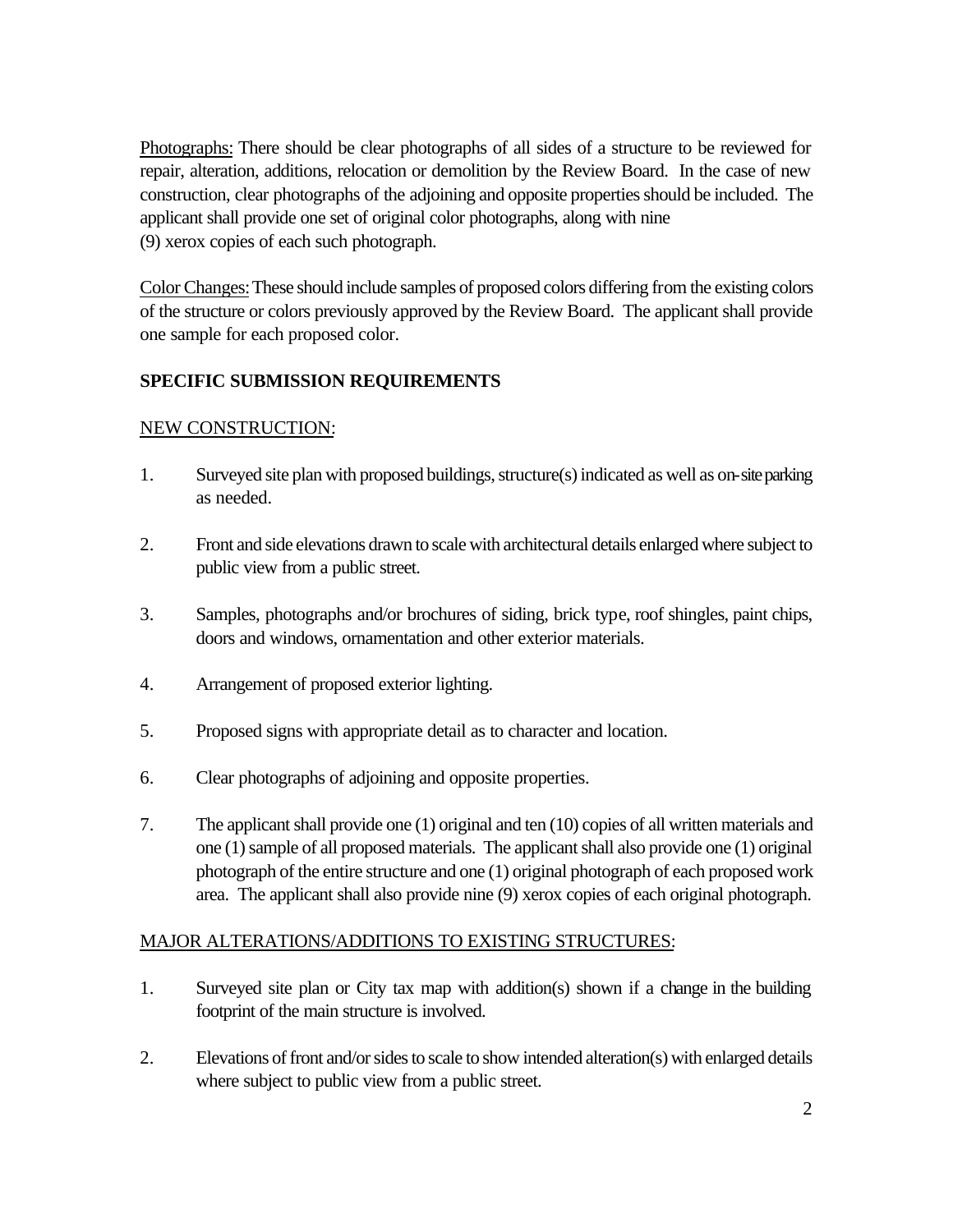- 3. Samples, photos and brochures of siding, brick type, roof shingles, paint chips, door and windows, ornamentation and other exterior materials.
- 4. Arrangement of proposed exterior lighting.
- 5. Proposed signs with appropriate detail as to character and location.
- 6. Clear photographs of all sides of the structure under review.
- 7. The applicant shall provide one (1) original and ten (10) copies of all written materials, including applications, plans, drawings, etc. and one (1) sample of all proposed materials. The applicant shall also provide one (1) original photograph of the entire structure and one (1) original photograph of each proposed work area. The applicant shall also provide nine (9) xerox copies of each original photograph.

#### MINOR ALTERATIONS/REPAIRS:

- 1. Written description of work to be performed accompanied by samples, photos or brochures of siding, brick type, roof shingles, paint chips, doors, windows, and similar facilities needed for review. The applicant shall provide one (1) original and ten (10) copies of all written descriptions and one (1) sample of all materials.
- 2. Clear photographs of the structure. The applicant shall provide one (1) original photograph of the entire structure and one (1) original photograph of each proposed work area. The applicant shall also provide nine (9) xerox copies of each original photograph.

#### RELOCATIONS:

- 1. Clear photographs of the structure to be relocated and adjacent properties. The applicant shall provide one (1) original set of photographs and nine (9) xerox copies of each original photograph.
- 2. Clear photographs of the premises to which the structure will be relocated. The applicant shall provide one (1) original set of photographs and nine (9) xerox copies of each original photograph.
- 3. Written description of reasons for the relocation and the proposed use of the vacated property. The applicant shall provide one (1) original and ten (10) copies of the written description.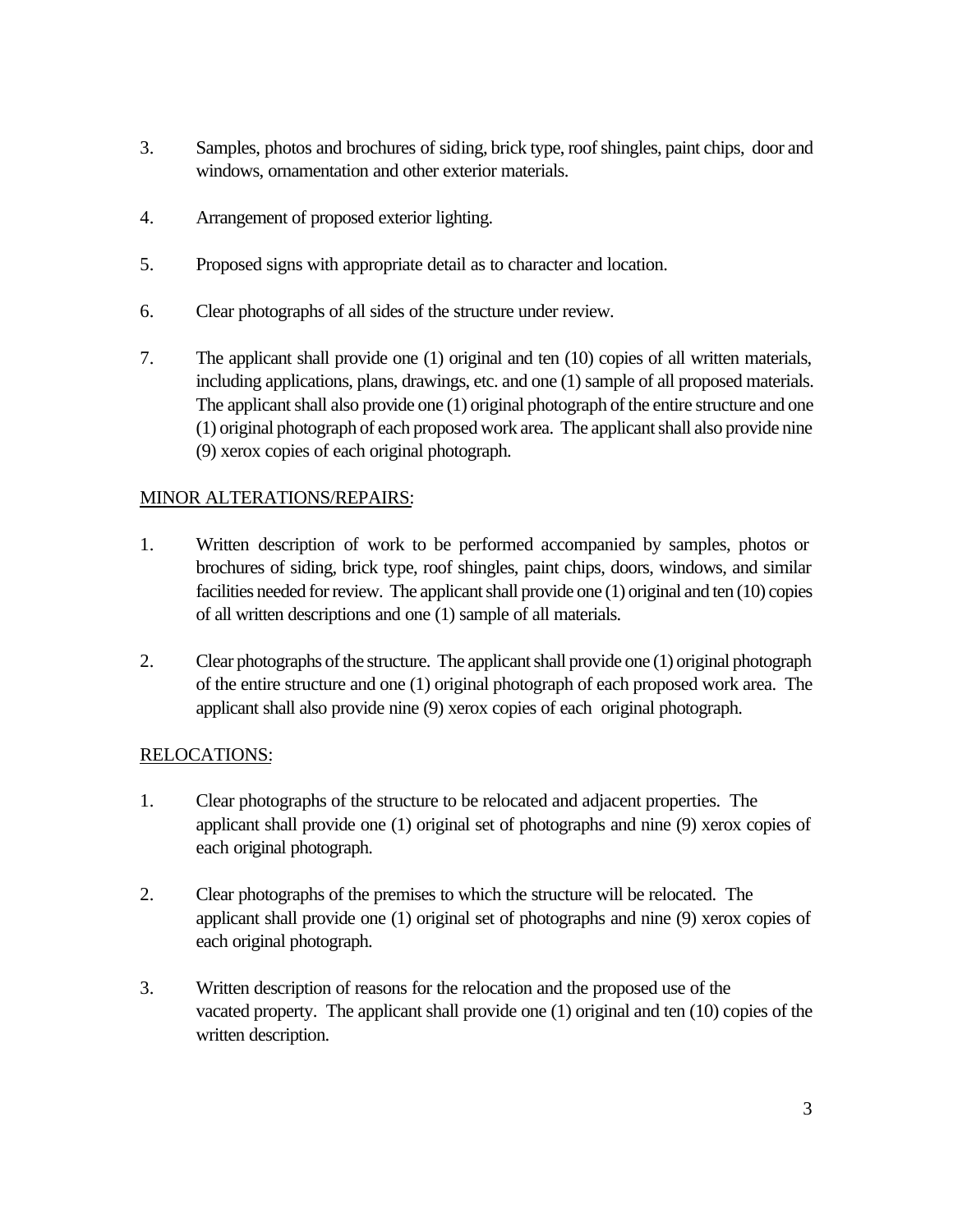#### DEMOLITION:

- 1. Clear photographs of the structure to be demolished to illustrate state of disrepair. The applicant shall provide one (1) original set of photographs and nine (9) xerox copies of each original photograph.
- 2. Written report from Department of Inspections relative to condition of the structure. The applicant shall provide one (1) original and ten (10) copies of the written report.
- 3. Written description of any structure to remain, and any new structures proposed to replace the demolished structure. The applicant shall provide one (1) original and ten (10) copies of the written description.

## **APPLICATION DATES AND PROCESS**

- 1. An application and all supporting information must be submitted to the Review Board at the Planning Department, Second Floor, City Hall, 306 Cedar Road, Chesapeake, Virginia 23322 at least ten (10) days prior to the meeting date. In the case of emergencies, the Board shall hear applications no later than five (5) business days after the filing of a complete application.
- 2. The Review Board will meet to review applications the second (2nd) Thursday of each calendar month (except on City holidays) at five thirty (5:30) p.m., or at such other time as the Review Board deems appropriate. **Incomplete applications will not be scheduled**  for a hearing. If any regular scheduled meeting date falls on a City holiday, the meeting will be held on the third (3rd) Thursday of that month. Special meetings may be held upon notification by the Chairman of the Review Board to all members that an emergency application has been filed.
- 3. Upon receipt of a complete application, the applicant will be informed of the time and place in City Hall at which the Review Board will consider the application. Written notice shall also be mailed or delivered to adjacent property owners and other interested persons, associations and civic organizations that have requested notice of hearings. The applicant and other interested parties will have the opportunity to be heard by the Review Board at the scheduled time and place before any decision is made.

# **MODIFICATION OR DENIAL OF AN APPLICATION FOR A CERTIFICATE OF APPROPRIATENESS**

Upon the request of an applicant, the Review Board may permit modifications of an original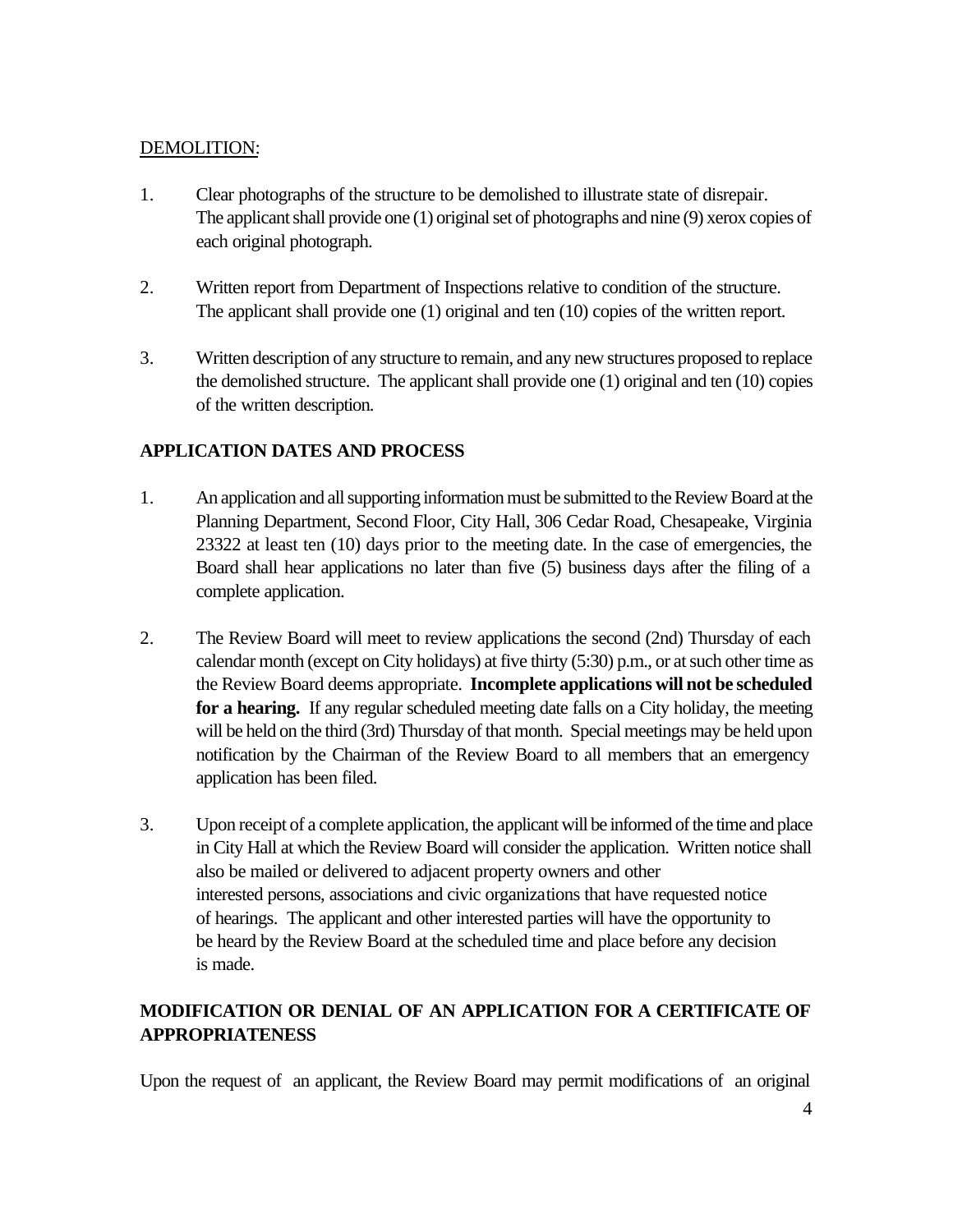proposal during the open meeting if such modifications are clearly indicated by the applicant and recorded by the Review Board.

The Review Board shall deny the application for a certificate of appropriateness if it finds:

- 1. that the action proposed would adversely affect or be incompatible with the character of the Historic District; or
- 2. the action proposed would not be consistent with the intent of the Historic and Cultural Preservation Overlay District ordinance; or
- 3. the proposed action would not be consistent with the Architectural Guidelines and Standards adopted for the Historic District.

Where certification is denied, the Review Board shall record its reasons for denial.

## **SPECIAL RULES FOR DEMOLITIONS**

In considering applications for proposed demolitions requiring certificates of appropriateness, the Review Board shall consider the circumstances and condition of the landmark, building or structure, or part thereof, proposed for demolition, and shall determine the feasibility of its preservation. If preservation is found to be physically or economically infeasible, the Review Board shall issue a certificate of appropriateness for demolition. If preservation is found to be physically and economically feasible, the Review Board shall deny the application for a certificate of appropriateness for demolition.

If an application for a certificate of appropriateness for demolition is denied, in addition to the right of appeal as set forth below, the owner of a historic landmark, building or structure shall, as a matter of right, be entitled to raze or demolish such landmark, building or structure provided that:

- 1. The owner has applied to the City Council for such a right; and
- 2. The owner has made a bona fide offer to sell the landmark, building or structure and the land pertaining thereto to any person, firm, corporation, government agency or political subdivision which gives reasonable assurance that it is willing to preserve and restore the landmark, building or structure; and
- 3. No bona fide contract, binding upon all parties, shall have been executed prior to the expiration of the applicable time period set forth in paragraph 5 below.
- 4. The market value of the subject landmark, building, or structure will be determined by the City Assessor's records, or upon the owner's request by an Appraisal Committee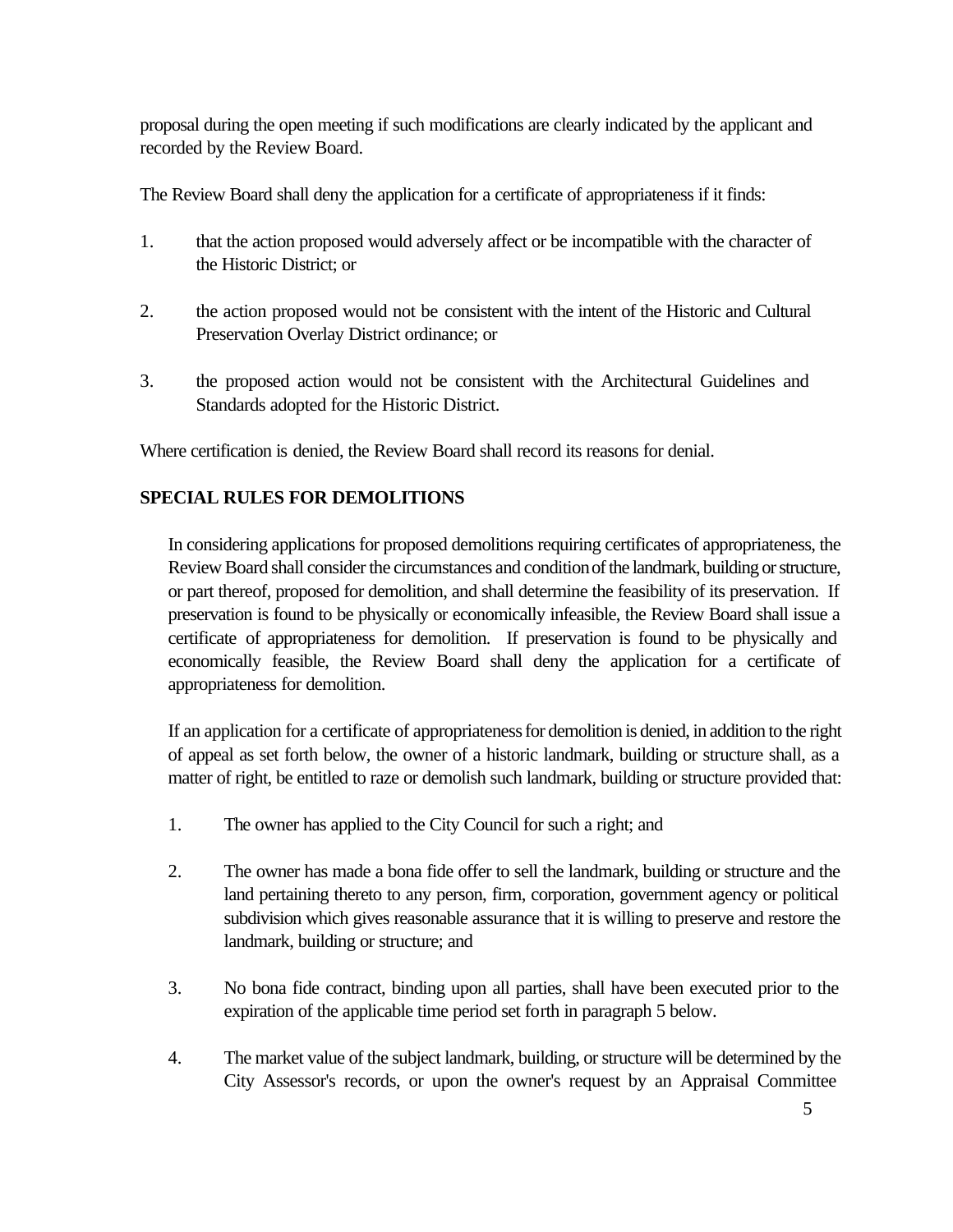appointed by the City Council. If after the fair market value has been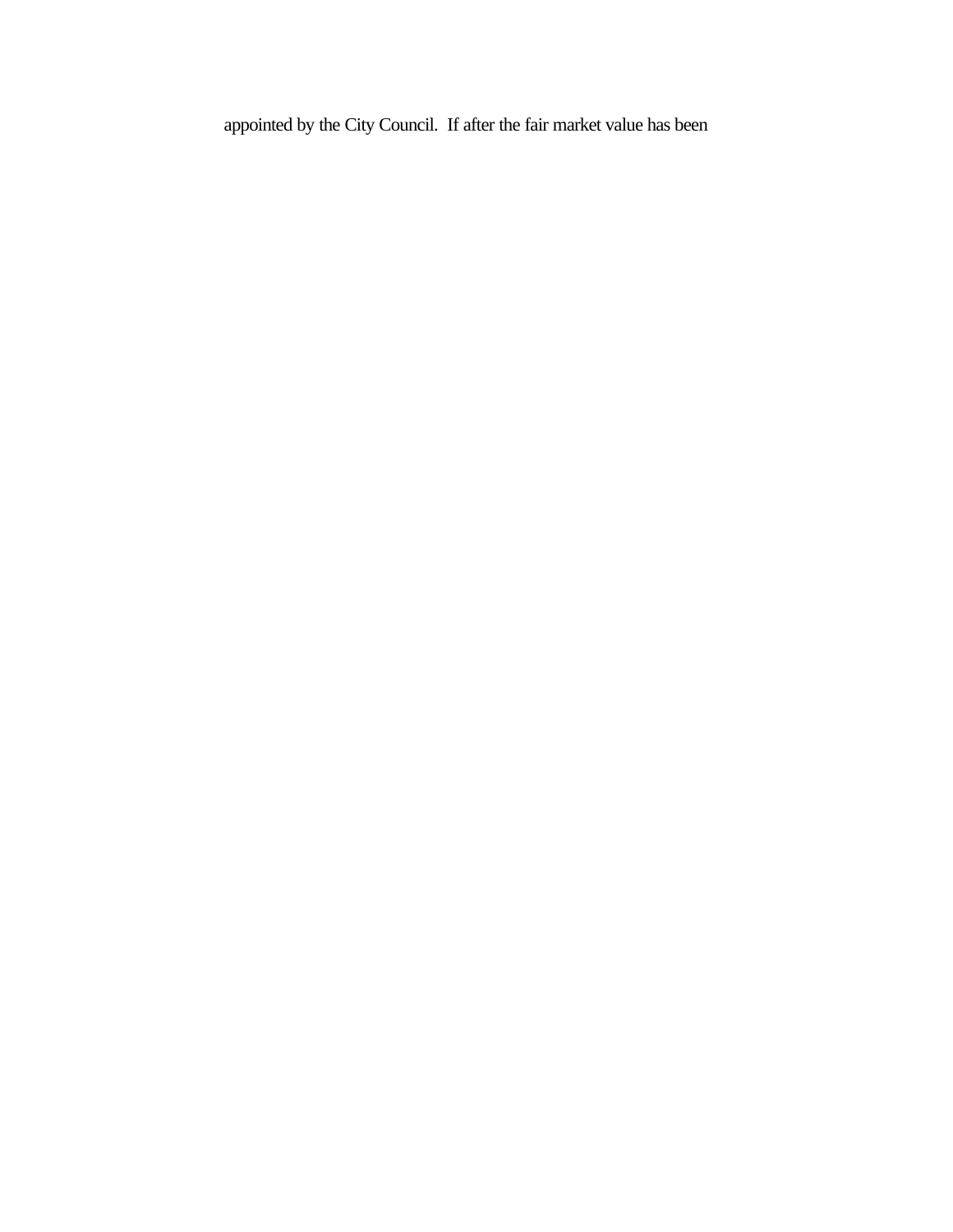determined and the owner has not been able to sell the property within the waiting time determined by the City, but not exceeding one year, the owner may receive permission for the demolition of the subject property from the Board and obtain the necessary demolition permit from the City.

5. The time schedule for offers to sell shall be as follows based on the fair market value of the property:

| \$25,000 or less   | 3 months  |
|--------------------|-----------|
| \$25,000 to 40,000 | 4 months  |
| \$40,000 to 55,000 | 5 months  |
| \$55,000 to 75,000 | 6 months  |
| \$75,000 to 90,000 | 7 months  |
| \$90,000 or more   | 12 months |

6. No offer to sell shall be made more than one year after a final decision by City Council, but thereafter the owner may renew his request to City Council to approve the razing or demolition of the historic landmark, building or structure.

#### **WORK PERFORMED UNDER CERTIFICATE OF APPROPRIATENESS**

All work shall be performed in accordance with the certificate of appropriateness and other approved documentation. A holder of a certificate of appropriateness is required to notify the Review Board and the Office of Zoning Administration upon the completion of the work approved by the certificate. The applicant shall call the Office of Zoning Administration to schedule an inspection of the property to ensure compliance with the certificate. The applicant shall submit to the Department of Planning and the Office of Zoning Administration color photos of the entire structure and of the detailed work performed under the certificate of appropriateness within ten (10) days of completion.

#### **GENERAL CERTIFICATES OF APPROPRIATENESS**

Certain minor actions deemed not to adversely affect the character of the Historic District need not be reviewed by the Review Board and may be approved through the issuance of a general certificate of appropriateness by the Director of Planning. Such actions include the following:

- \* Replacement of like-for-like materials.
- \* Repainting resulting in the same color or in a color scheme previously approved by the Review Board (initial painting of new surfaces will require individual certificate of appropriateness).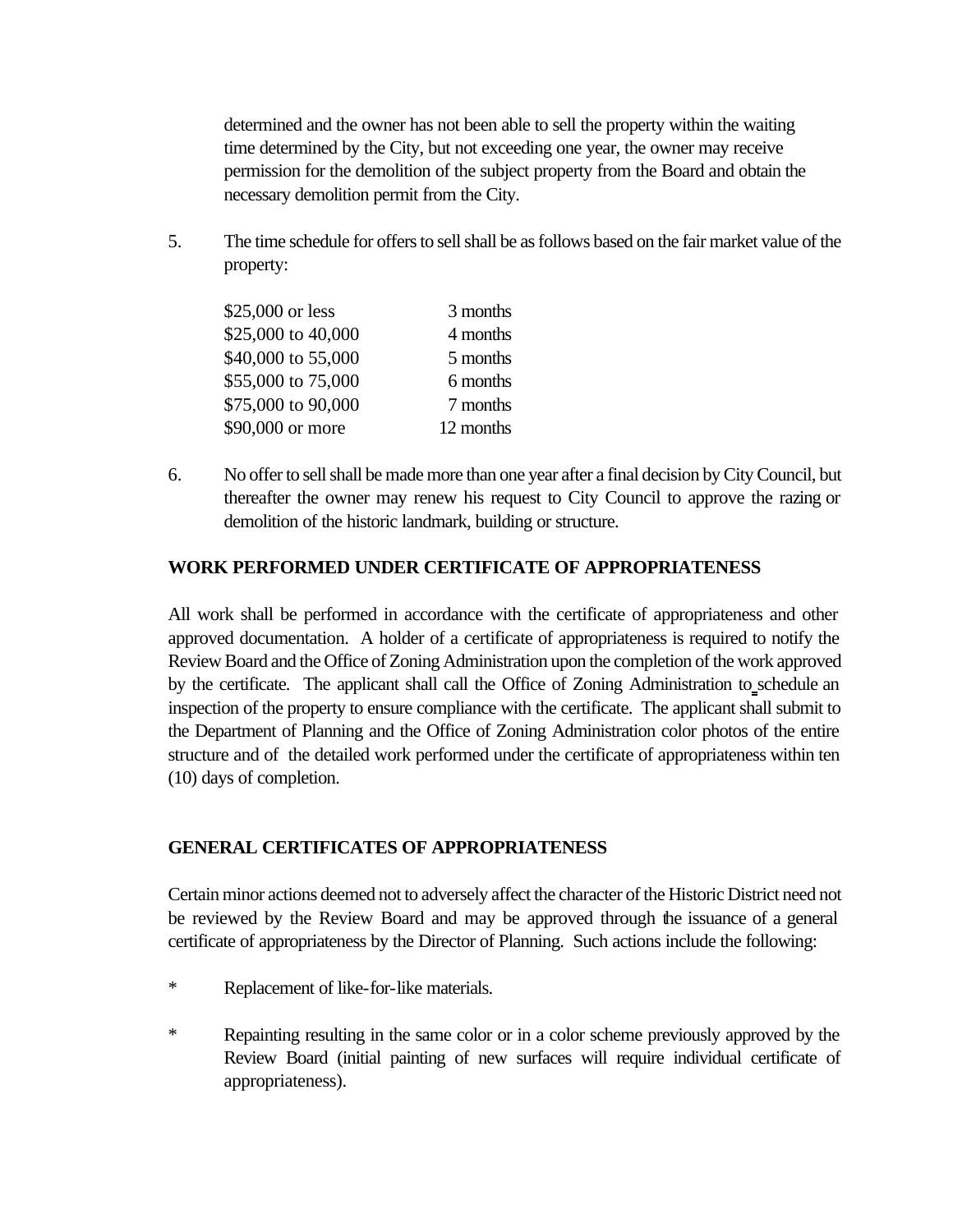- \* Addition or replacement of storm windows or storm doors that match the color and architectural style of the existing trim.
- \* Addition or replacement of canopies and awnings.
- \* Addition or replacement of television or radio antennas, satellite dishes (eighteen inches or smaller) or solar collectors.

Requests for a general certificate of appropriateness for minor actions must be submitted in writing to the Director of Planning. The Director or designee, will then determine whether a general certificate may be issued under these Guidelines or whether an open meeting before the Review Board will be necessary to obtain an individual certificate of appropriateness.

## **TEMPORARY CERTIFICATES OF APPROPRIATENESS**

The Review Board may issue a one-year temporary certificate of appropriateness upon a showing of economic hardship by the owner of a building, structure, landmark or area proposed for alteration, renovation or repair. A temporary certificate may only be issued upon findings by the Review Board that:

- \* The building or structure is occupied by the owner and is non-income producing.
- **\*** The current financial status of the owner-applicant is such that immediate compliance with the Architectural Guidelines would be unduly burdensome, and
- **\*** Any detriment to the Historic District will, due to its temporary nature, have limited effect on the overall historic character of the District.

A temporary certificate shall not be issued in cases where the owner/applicant has failed to perform regular maintenance on the building, structure or landmark, or where the owner/applicant has otherwise been so willfully or grossly negligent as to cause or give rise to the alleged need for a temporary certificate of appropriateness.

The issuance of a temporary certificate of appropriateness shall not excuse compliance with any other applicable laws, including without limitation, compliance with the Virginia Uniform Statewide Building Code. A one-year extension may be granted upon filing an application prior to the expiration of the temporary certificate and demonstrating to the satisfaction of the Review Board that due diligence has been exercised to upgrade the alteration, renovation or repair to conform with the requirements for a permanent certificate.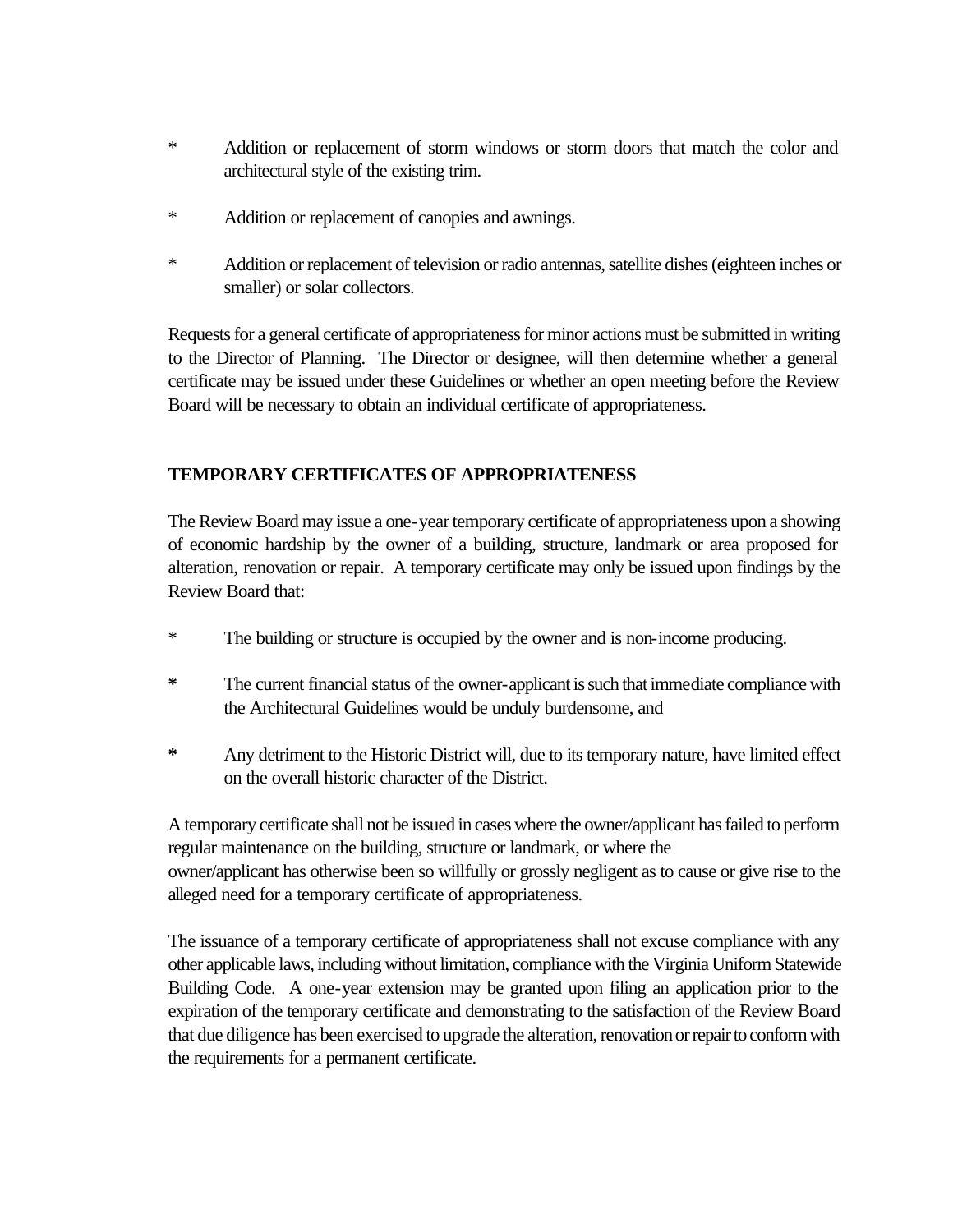#### **RIGHT OF APPEAL**

If a request for a certificate of appropriateness or temporary certificates of appropriateness is denied, the applicant has the right to appeal to City Council. The following must be done:

- 1. File a written petition of appeal with the City Clerk within thirty (30) days after the decision of the Review Board specifying the alleged erroneous action of the Review Board; and
- 2. Submit a check or money order to cover the cost of public notice. The applicant will be notified of the cost upon filing the application for appeal.

The filing of an appeal with City Council shall stay the decision of the Review Board pending a final decision by City Council. If City Council upholds the decision of the Review Board, the applicant has the right to appeal to the Chesapeake Circuit Court. The applicant must appeal City Council's decision within thirty (30) days by filing with the Clerk of the Chesapeake Circuit Court a petition setting forth the alleged illegality of the actions by City Council. The decision of the City Council is stayed until a final decision is reached by the Circuit Court, except that the filing of such petition shall not stay the decision of City Council if such decision denies the right to raze or demolish a landmark, building or structure, in accordance with City and State laws.

The Board and the City of Chesapeake retain the right at all times to take action against any person who has not:

- 1. Obtained a certificate of appropriateness and has engaged in or is about to engage in an act to change or demolish a historical landmark, building, or structure;
- 2. Waited for final decisions on his or her appeals before commencing the proposed work; or
- 3. Commenced or conducted work which differs from that which was authorized by the Board.
- 4. Failed to maintain property in accordance with the Uniform Statewide Building Code.

If the Circuit Court upholds a decision denying a certificate of appropriateness, a temporary or permanent restraining order may be issued to the person in violation and he or she must:

1. Discontinue the construction, alteration or demolition immediately, and/or